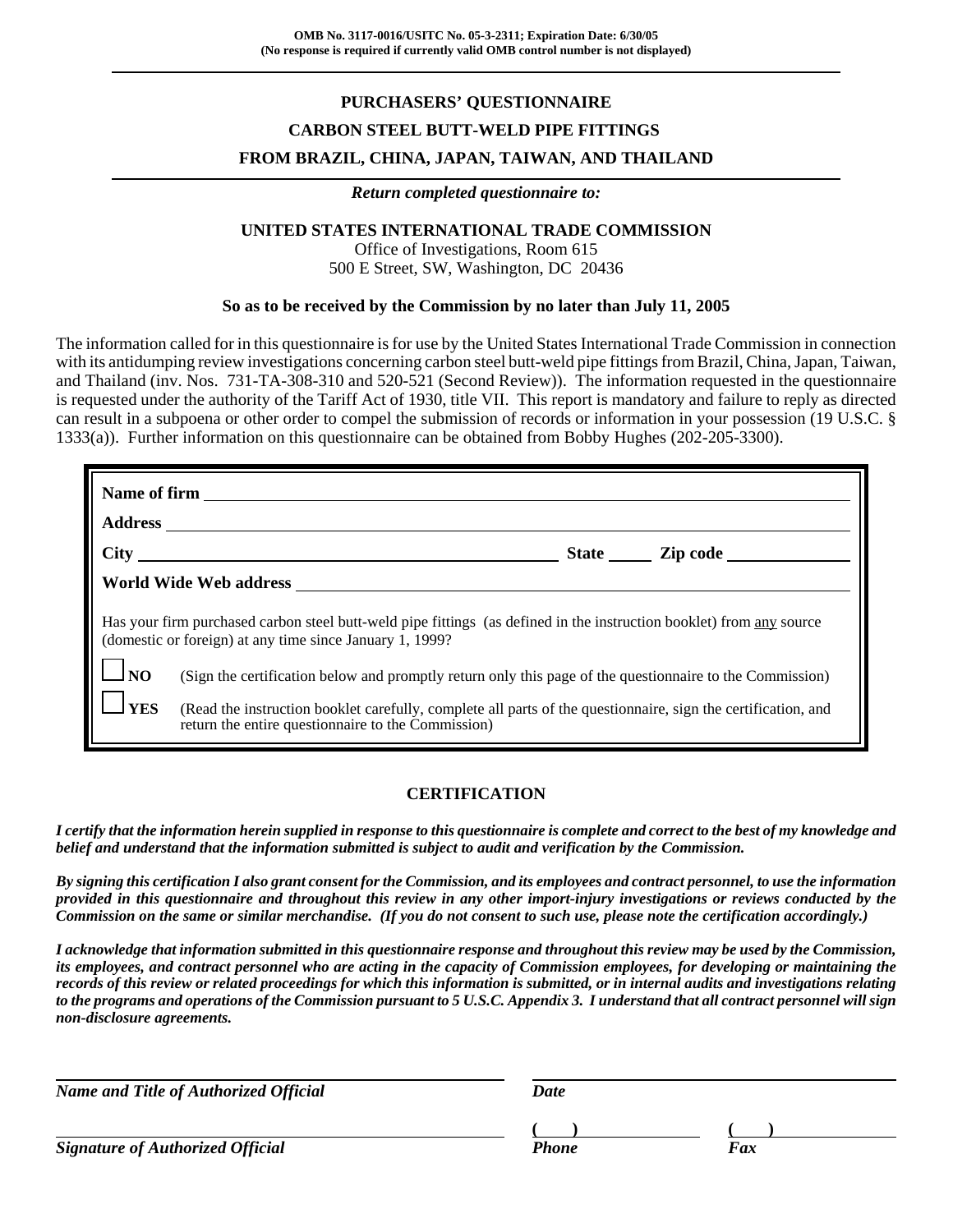### **PART I.--GENERAL QUESTIONS**

The questions in this questionnaire have been reviewed with market participants to ensure that issues of concern are adequately addressed and that data requests are sufficient, meaningful, and as limited as possible. Public reporting burden for this questionnaire is estimated to average 15 hours per response, including the time for reviewing instructions, searching existing data sources, gathering the data needed, and completing and reviewing the questionnaire. Send comments regarding the accuracy of this burden estimate or any other aspect of this collection of information, including suggestions for reducing the burden, to the Office of Investigations, U.S. International Trade Commission, 500 E Street, SW, Washington, DC 20436.

I-1a. Please report below the actual number of hours required and the cost to your firm of preparing the reply to this questionnaire and completing the form.

hours dollars

- I-1b. We are interested in any comments you may have for improving this questionnaire in general or the clarity of specific questions. Please attach such comments to your response or send them to the above address.
- I-2. Provide the name and address of establishment(s) covered by this questionnaire (see pages 3-4 of the instruction booklet for reporting guidelines). If your firm is publicly traded, please specify the stock exchange and trading symbol.

|                | Is your firm owned, in whole or in part, by any other firm?                                                                                                                                  |                               |
|----------------|----------------------------------------------------------------------------------------------------------------------------------------------------------------------------------------------|-------------------------------|
| $\Box$ No      | $\Box$ Yes--List the following information.                                                                                                                                                  |                               |
| Firm name      | Address                                                                                                                                                                                      | <b>Extent of</b><br>ownership |
|                |                                                                                                                                                                                              |                               |
|                |                                                                                                                                                                                              |                               |
|                | Does your firm have any related firms, either domestic or foreign, which are engaged in<br>importing carbon steel butt-weld pipe fittings from Brazil, China, Japan, Taiwan, and/or Thailand |                               |
|                | into the United States or which are engaged in exporting carbon steel butt-weld pipe fittings from<br>Brazil, China, Japan, Taiwan, and/or Thailand to the United States?                    |                               |
| N <sub>o</sub> | $\Box$ Yes--List the following information.                                                                                                                                                  |                               |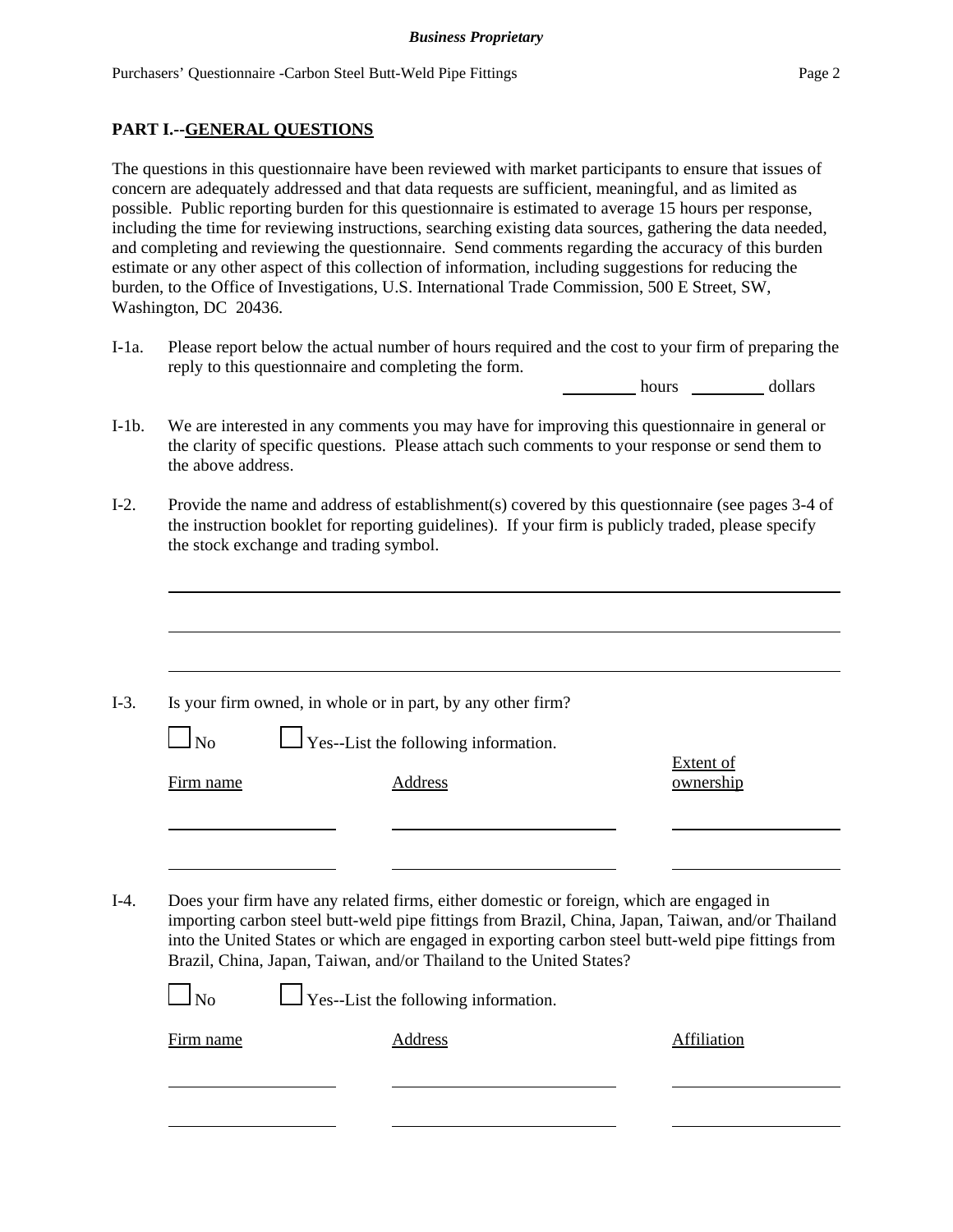### **PART I.--GENERAL QUESTIONS--***Continued*

I-5. Does your firm have any related firms, either domestic or foreign, which are engaged in the production of carbon steel butt-weld pipe fittings?

| $\overline{N_{0}}$ | $\Box$ Yes--List the following information. |             |
|--------------------|---------------------------------------------|-------------|
| Firm name          | Address                                     | Affiliation |
|                    |                                             |             |
|                    |                                             |             |
|                    |                                             |             |
|                    |                                             |             |



 $\Box$  No  $\Box$  Yes--Please provide the requested documents. If you are not providing the requested documents, please explain why not.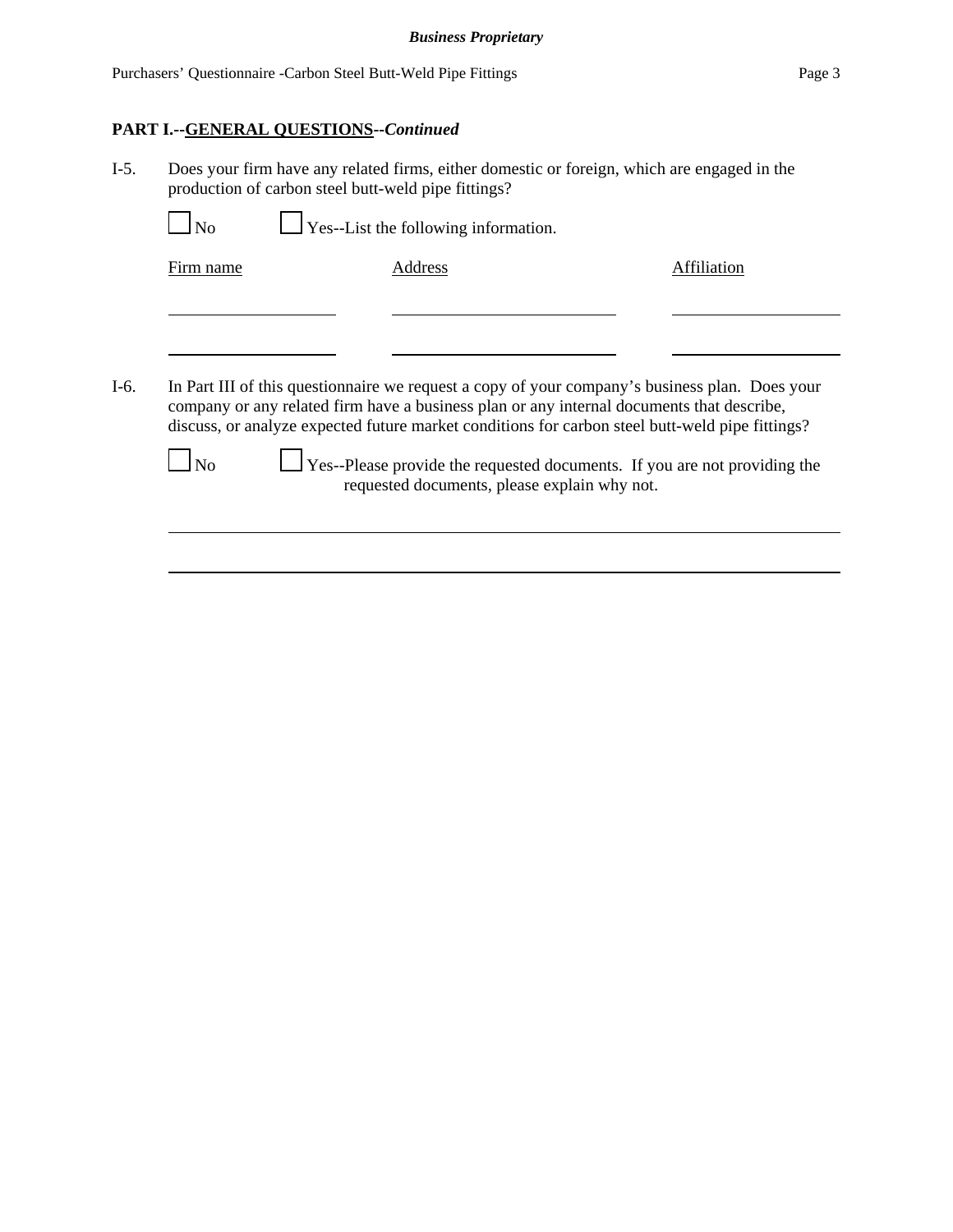## **PART II.--PURCHASES**

II-1. Report, as indicated below, your firm's purchases (either directly or through a sales agent or broker) of carbon steel butt-weld pipe fittings. Report based on delivery date, not order date.

| (Quantity in short tons, value in \$1,000)                                                      |                                               |      |      |      |      |      |           |      |
|-------------------------------------------------------------------------------------------------|-----------------------------------------------|------|------|------|------|------|-----------|------|
|                                                                                                 |                                               |      |      |      |      |      | Jan.-June |      |
| <b>Item</b>                                                                                     | 1999                                          | 2000 | 2001 | 2002 | 2003 | 2004 | 2004      | 2005 |
| PURCHASES OF carbon steel butt-weld pipe fittings PRODUCED IN THE UNITED STATES:                |                                               |      |      |      |      |      |           |      |
| Quantity                                                                                        |                                               |      |      |      |      |      |           |      |
| Value                                                                                           |                                               |      |      |      |      |      |           |      |
| PURCHASES OF Carbon steel butt-weld pipe fittings PRODUCED IN BRAZIL:                           |                                               |      |      |      |      |      |           |      |
| Quantity                                                                                        |                                               |      |      |      |      |      |           |      |
| Value                                                                                           |                                               |      |      |      |      |      |           |      |
| PURCHASES OF Carbon steel butt-weld pipe fittings PRODUCED IN CHINA:                            |                                               |      |      |      |      |      |           |      |
| Quantity                                                                                        |                                               |      |      |      |      |      |           |      |
| Value                                                                                           |                                               |      |      |      |      |      |           |      |
| PURCHASES OF Carbon steel butt-weld pipe fittings PRODUCED IN JAPAN:                            |                                               |      |      |      |      |      |           |      |
| Quantity                                                                                        |                                               |      |      |      |      |      |           |      |
| Value                                                                                           |                                               |      |      |      |      |      |           |      |
| PURCHASES OF Carbon steel butt-weld pipe fittings PRODUCED IN TAIWAN:                           |                                               |      |      |      |      |      |           |      |
| Quantity                                                                                        |                                               |      |      |      |      |      |           |      |
| Value                                                                                           |                                               |      |      |      |      |      |           |      |
| PURCHASES OF Carbon steel butt-weld pipe fittings PRODUCED IN THAILAND:                         |                                               |      |      |      |      |      |           |      |
| Quantity                                                                                        |                                               |      |      |      |      |      |           |      |
| Value                                                                                           |                                               |      |      |      |      |      |           |      |
| PURCHASES OF Carbon steel butt-weld pipe fittings PRODUCED IN ALL OTHER COUNTRIES: <sup>1</sup> |                                               |      |      |      |      |      |           |      |
| Quantity                                                                                        |                                               |      |      |      |      |      |           |      |
| Value                                                                                           |                                               |      |      |      |      |      |           |      |
|                                                                                                 | <sup>1</sup> Please identify these countries: |      |      |      |      |      |           |      |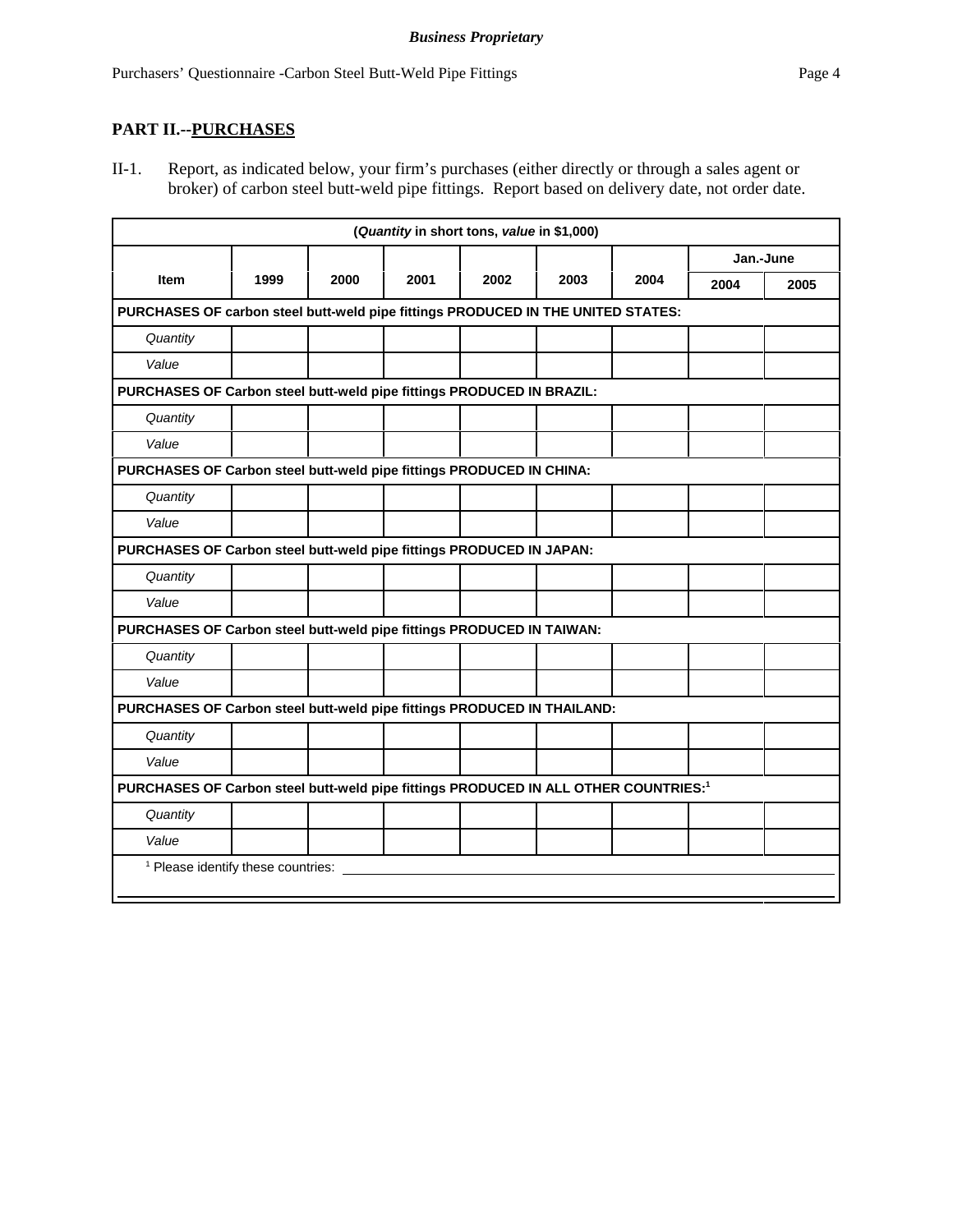## **PART II.--PURCHASES--***Continued*

II-2. If the relative levels of your firm's purchases of carbon steel butt-weld pipe fittings from different sources (both domestic and foreign) have changed since 1999 (the year the antidumping duty orders under review became effective), please list the country, state whether the relative share from that country has increased or decreased, and state the reason.

| <b>Country</b> | Increase/decrease | Reason |
|----------------|-------------------|--------|
|                |                   |        |
|                |                   |        |
|                |                   |        |
|                |                   |        |
|                |                   |        |
|                |                   |        |

II-3. (a) Did your firm purchase carbon steel butt-weld pipe fittings from Brazil, China, Japan, Taiwan, or Thailand before 1999?

| $\Box$ No--Skip to (c) | $\Box$ Yes |
|------------------------|------------|
|                        |            |

|--|

(b) If yes, has your pattern of purchasing carbon steel butt-weld pipe fittings from Brazil, China, Japan, Taiwan, or Thailand changed since 1999?

No, our pattern of purchasing is essentially unchanged.

 Yes, we discontinued purchases from Brazil, China, Japan, Taiwan, or Thailand because of the order.

 Yes, we reduced purchases from Brazil, China, Japan, Taiwan, or Thailand because of the order.

Yes, but we changed the pattern of purchases from Brazil, China, Japan, Taiwan, or Thailand for reasons other than the order (please explain below).

| (c) | Has your pattern of purchasing carbon steel butt-weld pipe fittings from nonsubject |
|-----|-------------------------------------------------------------------------------------|
|     | foreign sources changed since 1999 (please check all that apply).                   |

We did not purchase from nonsubject foreign sources before or after the order.

 $\Box$  No, our pattern of purchasing is essentially unchanged.

Yes, we increased purchases from nonsubject countries because of the order.

 $\perp$  Yes, but we changed our pattern of purchases from nonsubject countries for reasons other than the order (please explain below).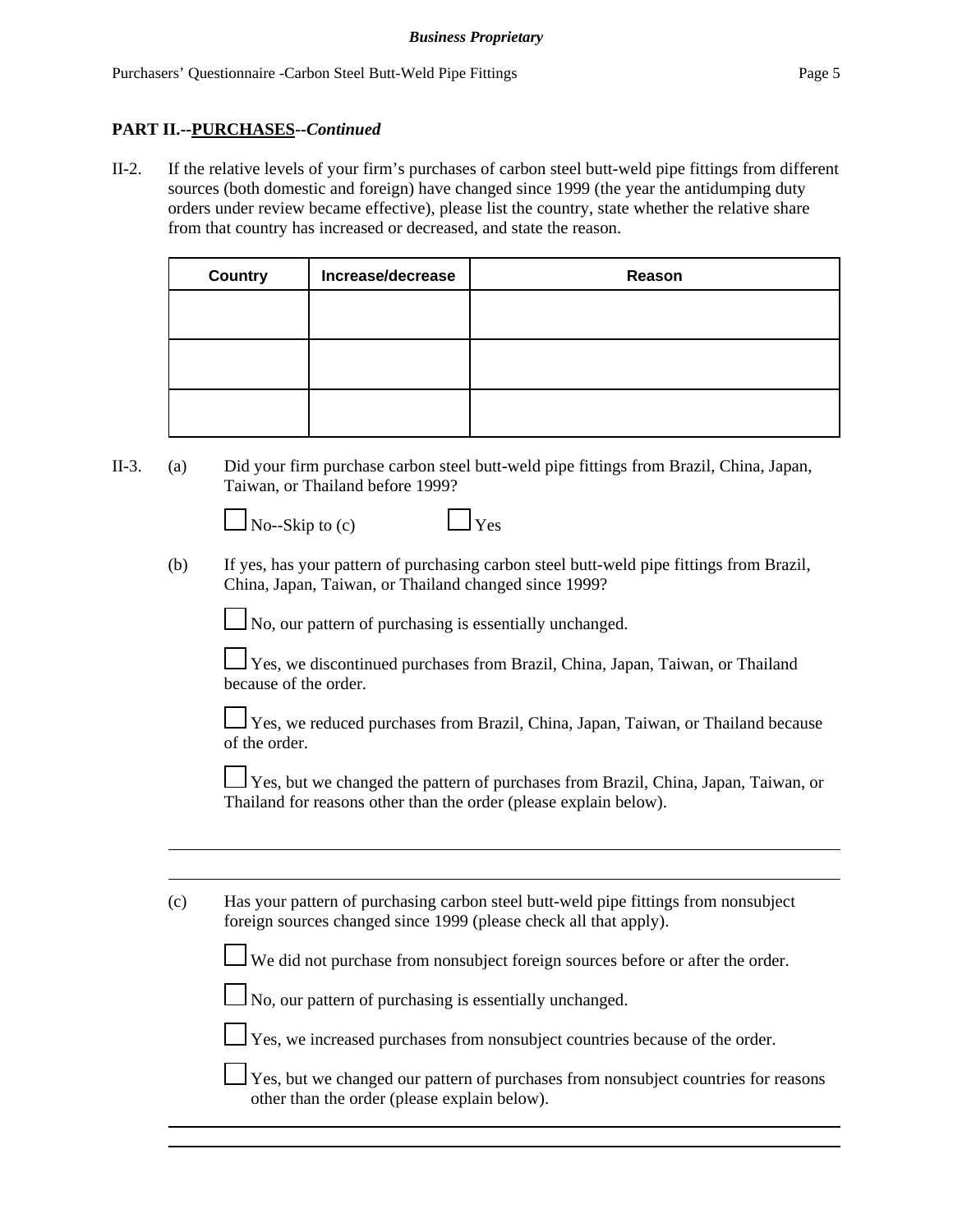III-1. Which of the following best describes your firm as a purchaser of carbon steel butt-weld pipe fittings (check all that apply, noting the specific end uses if known)?

| $\Box$ END USER (   |  |
|---------------------|--|
| $\Box$ DISTRIBUTOR( |  |
| Other               |  |

III-2. (a) If your firm is a distributor or reseller of carbon steel butt-weld pipe fittings, what are the major types of consumers to which you sell carbon steel butt-weld pipe fittings?

(b) Do you compete for sales to your customers with the manufacturers or importers from which you purchase carbon steel butt-weld pipe fittings?

III-3. If your firm is an end user of carbon steel butt-weld pipe fittings, list in order of quantity of carbon steel butt-weld pipe fittings consumed, the top 3 products for which your firm purchases carbon steel butt-weld pipe fittings as a component part or input. Please indicate what percentage of the total cost is accounted for by carbon steel butt-weld pipe fittings.

|        | <b>Product you produce</b>    | Percent of cost accounted for by carbon steel butt-<br>weld pipe fittings                                                                                                                                           |
|--------|-------------------------------|---------------------------------------------------------------------------------------------------------------------------------------------------------------------------------------------------------------------|
|        |                               |                                                                                                                                                                                                                     |
|        | 2. $\qquad \qquad$            | 2. $\qquad \qquad$                                                                                                                                                                                                  |
|        | 3.                            | 3.                                                                                                                                                                                                                  |
| III-4. | $\Box$ Unchanged<br>Increased | (a) If your firm is an end user of carbon steel butt-weld pipe fittings has the demand for your<br>firm's final products incorporating carbon steel butt-weld pipe fittings changed since 1999?<br>$\Box$ Decreased |
|        |                               | (b) Has this had any effect on your firm's demand for carbon steel butt-weld pipe fittings?                                                                                                                         |
|        |                               |                                                                                                                                                                                                                     |
|        |                               |                                                                                                                                                                                                                     |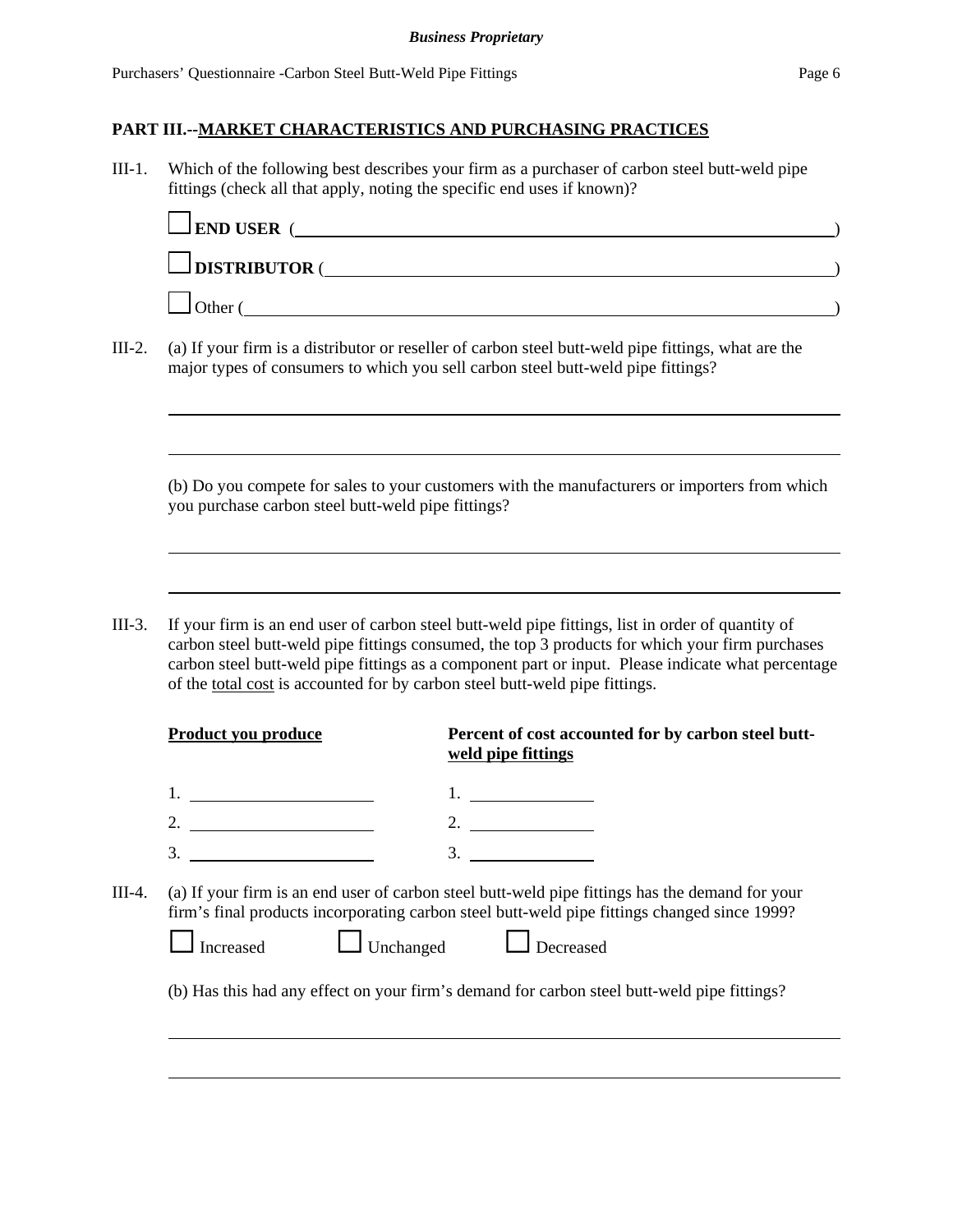| $III-5.$ | Have there been any changes in the end uses of carbon steel butt-weld pipe fittings since 1999?                                                                                                                                   |  |  |  |  |
|----------|-----------------------------------------------------------------------------------------------------------------------------------------------------------------------------------------------------------------------------------|--|--|--|--|
|          | $\Box$ Yes--Discuss the changes, noting the time period in which they occurred.<br>$\ln$                                                                                                                                          |  |  |  |  |
| III-6.   | Do you anticipate any changes in terms of the end uses of carbon steel butt-weld pipe fittings in<br>the future?                                                                                                                  |  |  |  |  |
|          | $\perp$ Yes--Please describe and identify the time period. Provide any<br>N <sub>o</sub><br>underlying assumptions, along with relevant portions of business plans<br>or other supporting documentation, that address this issue. |  |  |  |  |
| $III-7.$ | (a) Please list in order of importance any products that may be substituted for carbon steel butt-<br>weld pipe fittings.                                                                                                         |  |  |  |  |
|          | $(1)$ (1) (2) (2) (3)                                                                                                                                                                                                             |  |  |  |  |
|          | (b) For each possible substitute product, please give examples of applications and end uses for<br>which they are substitutes.                                                                                                    |  |  |  |  |
|          | (c) Have changes in the prices of these products affected the price for carbon steel butt-weld pipe<br>fittings?                                                                                                                  |  |  |  |  |
|          | $\Box$ Yes-Please explain.<br><b>No</b>                                                                                                                                                                                           |  |  |  |  |
| III-8.   | Have there been any changes in the number or types of products that can be substituted for carbon<br>steel butt-weld pipe fittings since 1999?<br>Yes--Please explain.<br>$\ln$                                                   |  |  |  |  |
|          |                                                                                                                                                                                                                                   |  |  |  |  |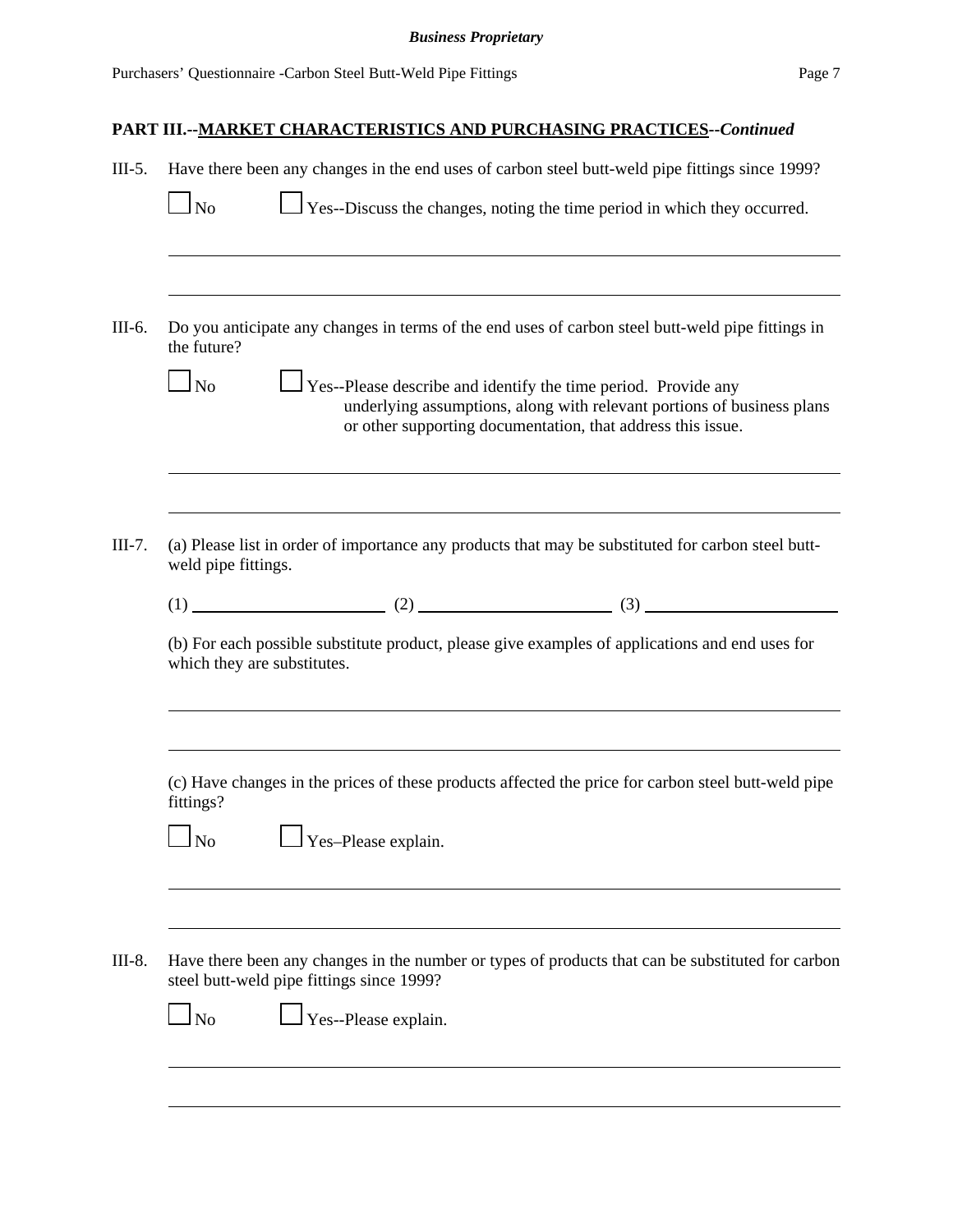| III-9.    | Do you anticipate any changes in terms of the substitutability of other products for carbon steel<br>butt-weld pipe fittings in the future?                                                                                       |
|-----------|-----------------------------------------------------------------------------------------------------------------------------------------------------------------------------------------------------------------------------------|
|           | $\Box$ Yes--Please describe. Provide any underlying assumptions, along with<br>N <sub>0</sub><br>relevant portions of business plans or other supporting documentation,<br>that address this issue.                               |
|           |                                                                                                                                                                                                                                   |
|           | III-10. How has demand within the United States (and outside the United States, if known) for carbon<br>steel butt-weld pipe fittings changed since 1999?                                                                         |
|           | $\perp$ Unchanged<br>Increased<br>Decreased                                                                                                                                                                                       |
|           | Other (describe)                                                                                                                                                                                                                  |
|           | What were the principal factors affecting changes in demand?                                                                                                                                                                      |
|           |                                                                                                                                                                                                                                   |
|           |                                                                                                                                                                                                                                   |
|           | III-11. Do you anticipate any future changes in carbon steel butt-weld pipe fittings demand in the United<br>States and, if known, the rest of the world?                                                                         |
|           | $\mathbf{N}_0$<br>$\perp$ Yes--Please describe and identify the time period. Provide any<br>underlying assumptions, along with relevant portions of business plans<br>or other supporting documentation, that address this issue. |
|           |                                                                                                                                                                                                                                   |
|           |                                                                                                                                                                                                                                   |
|           |                                                                                                                                                                                                                                   |
| $III-12.$ | Please provide as separate attachments to this request any studies, surveys, etc., that you are<br>aware of that quantify and/or otherwise discuss carbon steel butt-weld pipe fittings demand                                    |

and/or factors affecting carbon steel butt-weld pipe fittings demand in the (1) United States, (2) each of the major producing/consuming countries, including those subject to this review, and (3) the world as a whole. Of particular interest is such data on an annual basis from 1999, to the present and forecasts of these demand data.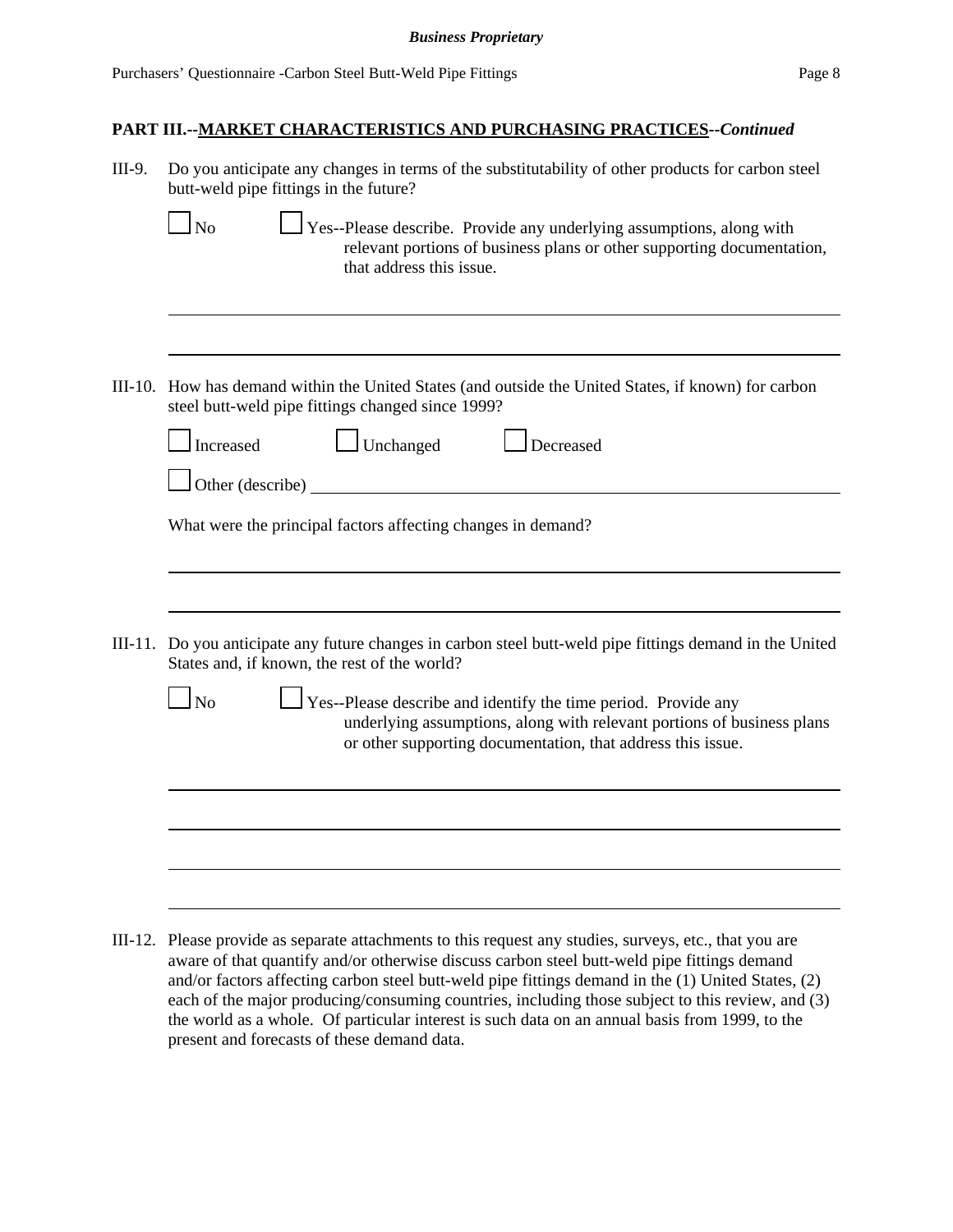| III-13. Have any changes occurred in any factors affecting supply (e.g., changes in availability or prices<br>of raw materials, energy or labor; transportation conditions; production capacity and/or methods<br>of production; technology; export markets; or alternative production opportunities) that affected<br>the availability of U.S.-produced carbon steel butt-weld pipe fittings in the U.S. market since<br>1999?<br>$\Box$ Yes--Please note the time period(s) of any such changes, the factors(s)<br>$\ln$<br>involved, and the impact such changes had on your shipment volumes<br>and prices. |
|-----------------------------------------------------------------------------------------------------------------------------------------------------------------------------------------------------------------------------------------------------------------------------------------------------------------------------------------------------------------------------------------------------------------------------------------------------------------------------------------------------------------------------------------------------------------------------------------------------------------|
|                                                                                                                                                                                                                                                                                                                                                                                                                                                                                                                                                                                                                 |
| III-14. Is buying a product that is produced in the United States an important factor in your firm's<br>purchases of carbon steel butt-weld pipe fittings (please check ALL that apply)?                                                                                                                                                                                                                                                                                                                                                                                                                        |
| $\Box$ No                                                                                                                                                                                                                                                                                                                                                                                                                                                                                                                                                                                                       |
| $\Box$ Yes--Purchases of domestic product are required by law or regulation (for example,<br>government purchases under "Buy American" provisions). This involves _____ percent<br>of all purchases of carbon steel butt-weld pipe fittings.                                                                                                                                                                                                                                                                                                                                                                    |
| Yes--Purchases of domestic product are not required by law or regulation, but are by your<br>customers. This involves _____ percent of all purchases of carbon steel butt-weld pipe<br>fittings.                                                                                                                                                                                                                                                                                                                                                                                                                |
| Yes--Purchases of domestic product are required for other reasons (please specify these<br>reasons below). This involves _____ percent of all purchases of carbon steel butt-weld<br>pipe fittings.                                                                                                                                                                                                                                                                                                                                                                                                             |
|                                                                                                                                                                                                                                                                                                                                                                                                                                                                                                                                                                                                                 |
| III-15. (a) Is the carbon steel butt-weld pipe fittings market subject to business cycles or conditions of<br>competition distinctive to carbon steel butt-weld pipe fittings?                                                                                                                                                                                                                                                                                                                                                                                                                                  |
| $\overline{\phantom{a}}$ No<br>Yes--Please explain and provide estimates of the duration of any such cycle.                                                                                                                                                                                                                                                                                                                                                                                                                                                                                                     |
|                                                                                                                                                                                                                                                                                                                                                                                                                                                                                                                                                                                                                 |
| (b) Has the emergence of new markets for carbon steel butt-weld pipe fittings since 1999 affected<br>the business cycles or conditions of competition distinctive to carbon steel butt-weld pipe<br>fittings?                                                                                                                                                                                                                                                                                                                                                                                                   |
| $\perp$ Yes--Please explain any such changes.<br>$\overline{\phantom{a}}$ No                                                                                                                                                                                                                                                                                                                                                                                                                                                                                                                                    |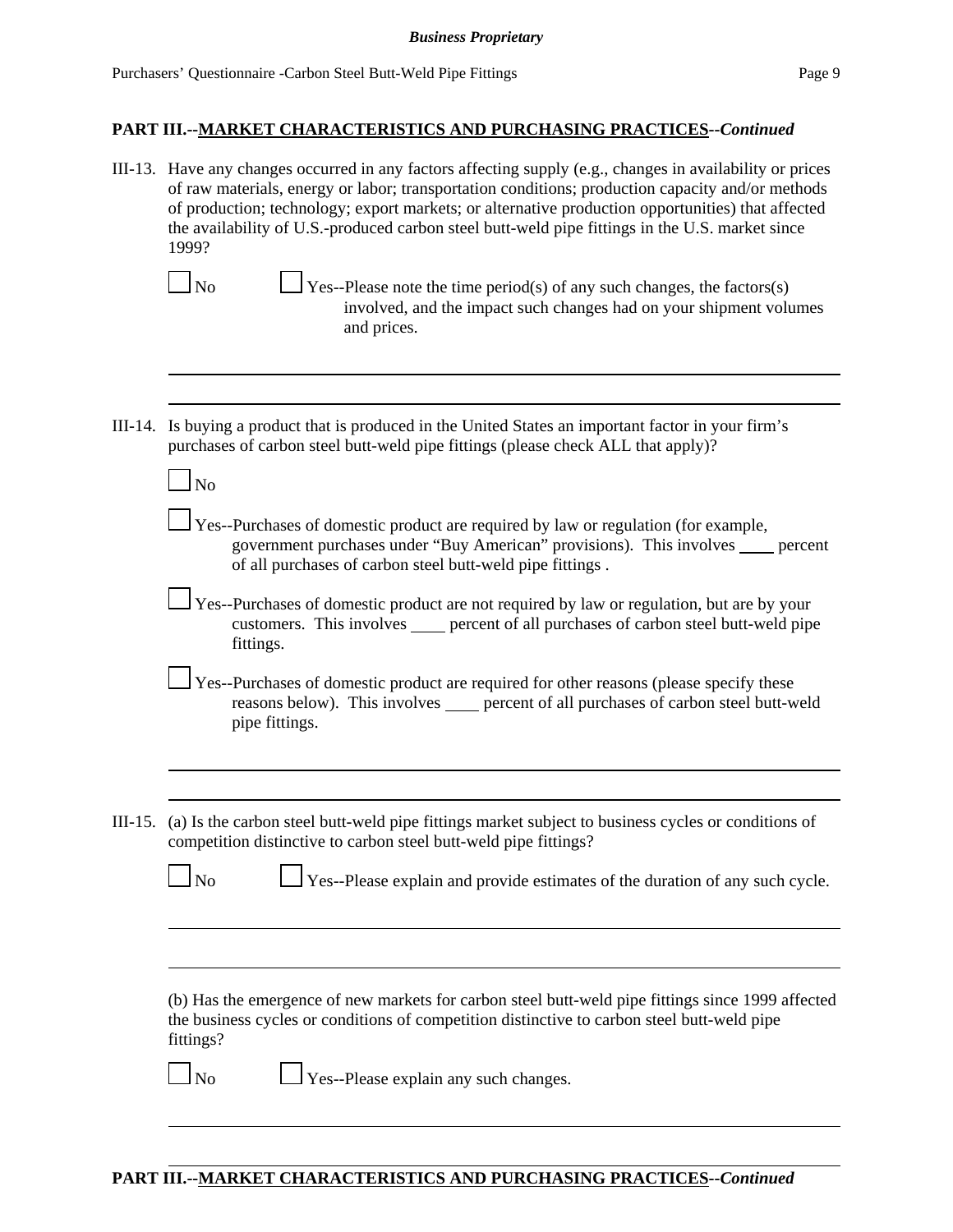### *Business Proprietary*

| III-16. Who are your major competitors?                                                                                                                                                                                                            |  |  |  |  |  |  |
|----------------------------------------------------------------------------------------------------------------------------------------------------------------------------------------------------------------------------------------------------|--|--|--|--|--|--|
|                                                                                                                                                                                                                                                    |  |  |  |  |  |  |
| III-17. Does your firm, and to the extent that you know, do your customers make purchasing decisions<br>involving carbon steel butt-weld pipe fittings based on the producer of the carbon steel butt-weld<br>pipe fittings you purchase?          |  |  |  |  |  |  |
| $\Box$ Usually $\Box$ Sometimes $\Box$ Never<br>$\Box$ Always<br>Your firm:                                                                                                                                                                        |  |  |  |  |  |  |
| Usually Sometimes Never<br>$\Delta$ lways<br>Your customers:                                                                                                                                                                                       |  |  |  |  |  |  |
| If at least sometimes, please discuss how your firm or your customers determine the producer and<br>why this information is important.                                                                                                             |  |  |  |  |  |  |
|                                                                                                                                                                                                                                                    |  |  |  |  |  |  |
|                                                                                                                                                                                                                                                    |  |  |  |  |  |  |
| Your customers:                                                                                                                                                                                                                                    |  |  |  |  |  |  |
|                                                                                                                                                                                                                                                    |  |  |  |  |  |  |
| III-18. Does your firm, and to the extent that you know, do your customers make purchasing decisions<br>involving carbon steel butt-weld pipe fittings based on the country of origin of the carbon steel<br>butt-weld pipe fittings you purchase? |  |  |  |  |  |  |
| $\Box$ Sometimes $\Box$ Never<br>$\Box$ Usually<br>Always<br>Your firm:                                                                                                                                                                            |  |  |  |  |  |  |
| $\Box$ Usually $\Box$ Sometimes $\Box$ Never<br>$\Box$ Always<br>Your customers:                                                                                                                                                                   |  |  |  |  |  |  |
| If at least sometimes, please discuss how your firm or your customers determine the source and<br>why this information is important.                                                                                                               |  |  |  |  |  |  |
| Your firm:<br><u> 1980 - Jan Stein Stein Stein Stein Stein Stein Stein Stein Stein Stein Stein Stein Stein Stein Stein Stein S</u>                                                                                                                 |  |  |  |  |  |  |
|                                                                                                                                                                                                                                                    |  |  |  |  |  |  |
| Your customers:                                                                                                                                                                                                                                    |  |  |  |  |  |  |
|                                                                                                                                                                                                                                                    |  |  |  |  |  |  |
|                                                                                                                                                                                                                                                    |  |  |  |  |  |  |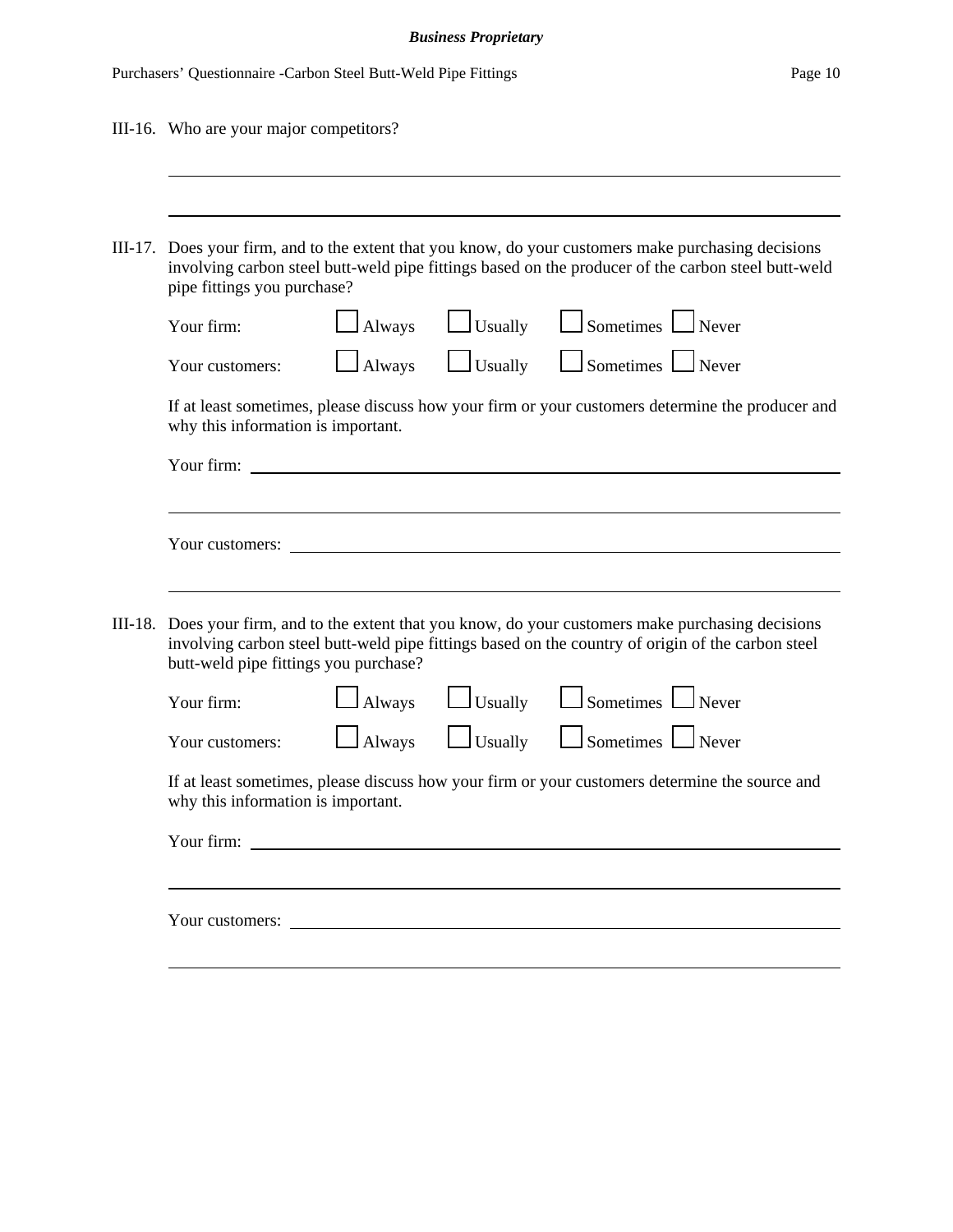|           | III-19. (a) How frequently do you make purchases?                                                                                                                                                              |  |  |  |  |  |  |  |  |
|-----------|----------------------------------------------------------------------------------------------------------------------------------------------------------------------------------------------------------------|--|--|--|--|--|--|--|--|
|           | $\Box$ Weekly $\Box$ Monthly $\Box$ Quarterly $\Box$ Annually<br>$\log$ Daily                                                                                                                                  |  |  |  |  |  |  |  |  |
|           | Other (specify) $\qquad \qquad$                                                                                                                                                                                |  |  |  |  |  |  |  |  |
|           | (b) Do you expect this purchasing pattern to change in the next two years?                                                                                                                                     |  |  |  |  |  |  |  |  |
|           | $\sqrt{\frac{1}{1}}$ Yes--How and why do you expect these changes to occur?<br>$\ln$                                                                                                                           |  |  |  |  |  |  |  |  |
|           |                                                                                                                                                                                                                |  |  |  |  |  |  |  |  |
|           |                                                                                                                                                                                                                |  |  |  |  |  |  |  |  |
|           | III-20. How many suppliers do you generally contact before making a purchase?                                                                                                                                  |  |  |  |  |  |  |  |  |
|           |                                                                                                                                                                                                                |  |  |  |  |  |  |  |  |
| $III-21.$ | (a) Do purchases of carbon steel butt-weld pipe fittings usually involve negotiations between<br>supplier and purchaser?                                                                                       |  |  |  |  |  |  |  |  |
|           | Yes--Please describe these negotiations. In your response, please comment<br>$\Box$ No                                                                                                                         |  |  |  |  |  |  |  |  |
|           | on whether purchasers generally quote competing prices as part of the<br>negotiation process.                                                                                                                  |  |  |  |  |  |  |  |  |
|           |                                                                                                                                                                                                                |  |  |  |  |  |  |  |  |
|           | (b) Does your firm tend to vary its purchases from a given supplier within a specified time period<br>based on the price offered for that period?                                                              |  |  |  |  |  |  |  |  |
|           | $\Box$ Yes--Specify the time period.<br>N <sub>o</sub>                                                                                                                                                         |  |  |  |  |  |  |  |  |
|           |                                                                                                                                                                                                                |  |  |  |  |  |  |  |  |
|           |                                                                                                                                                                                                                |  |  |  |  |  |  |  |  |
|           | III-22. Have you changed suppliers in the last 5 years?                                                                                                                                                        |  |  |  |  |  |  |  |  |
|           | $\rm 1$ No<br>Yes--Please list the supplier or suppliers and indicate whether the firm was<br>added or dropped as a supplier. Also give the reasons for the change<br>and how frequently you change suppliers. |  |  |  |  |  |  |  |  |
|           |                                                                                                                                                                                                                |  |  |  |  |  |  |  |  |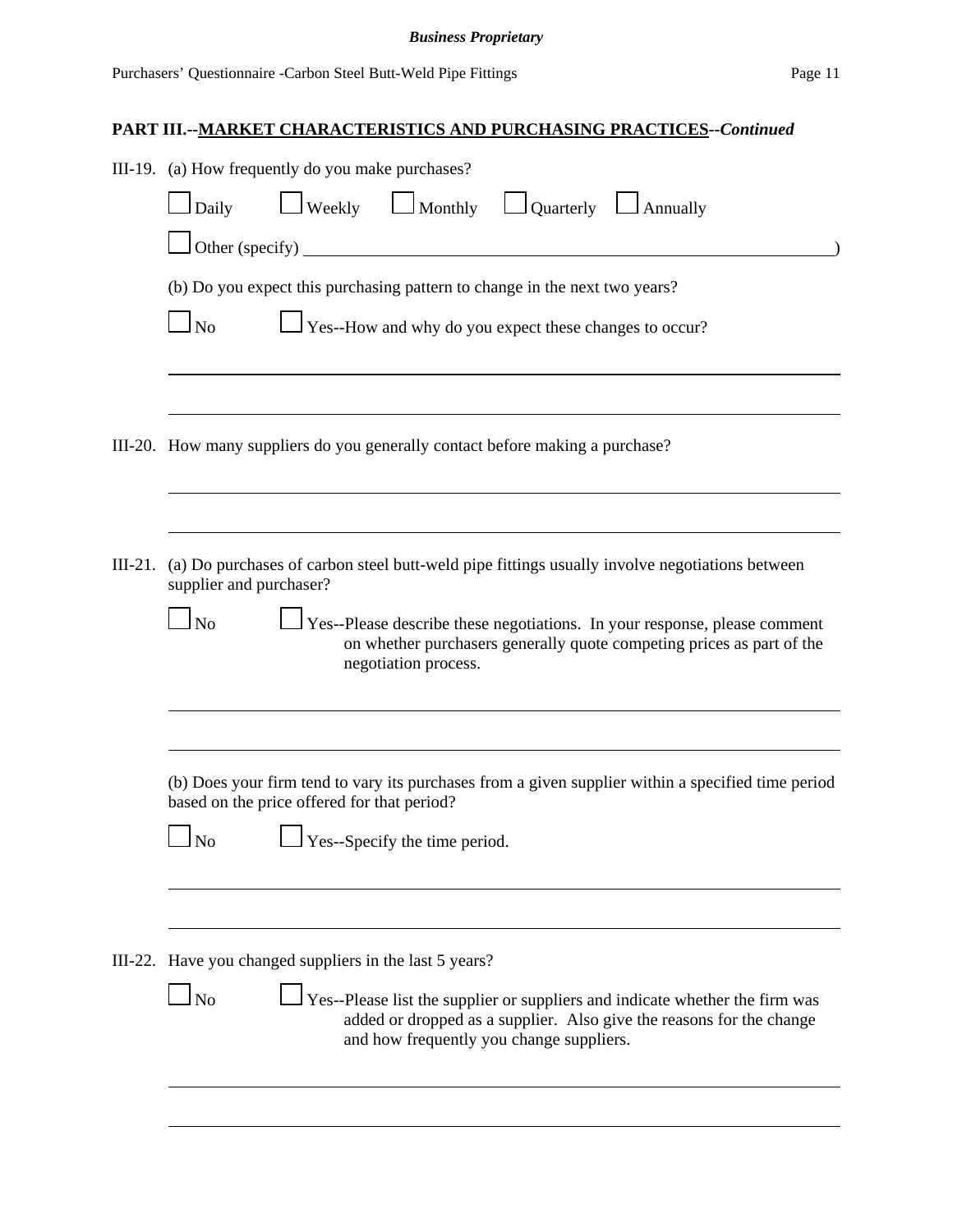| III-23. (a) Are you aware of any new suppliers, either foreign or domestic, that have entered the market<br>in the last 3 years?                                                                                                          |  |  |  |  |  |  |  |
|-------------------------------------------------------------------------------------------------------------------------------------------------------------------------------------------------------------------------------------------|--|--|--|--|--|--|--|
| $\Box$ Yes--Please identify the firms and indicate how you become aware of them.<br>$\Box$ No                                                                                                                                             |  |  |  |  |  |  |  |
| (b) Do you expect new carbon steel butt-weld pipe fittings suppliers to enter the market in the<br>future?                                                                                                                                |  |  |  |  |  |  |  |
| Yes--Please provide details, noting the specific future time period in your<br>$\ln$<br>response.                                                                                                                                         |  |  |  |  |  |  |  |
|                                                                                                                                                                                                                                           |  |  |  |  |  |  |  |
| III-24. Do you require your suppliers to become certified or prequalified with respect to the quality,<br>chemistry, strength, or other performance characteristic of the carbon steel butt-weld pipe fittings<br>they sell to your firm? |  |  |  |  |  |  |  |
| $\Box$ Yes- $\Box$ percent of purchases in 2004<br>$\log$<br>$\Box$ Yes-all purchases                                                                                                                                                     |  |  |  |  |  |  |  |
| Please provide a general description of the certification or qualification process and the time<br>required.                                                                                                                              |  |  |  |  |  |  |  |
|                                                                                                                                                                                                                                           |  |  |  |  |  |  |  |
| III-25. Briefly describe the factors that you consider when qualifying a new supplier (e.g., quality of<br>product, reliability of supplier, etc.) and estimate the time it takes to certify or qualify a new<br>supplier.                |  |  |  |  |  |  |  |
|                                                                                                                                                                                                                                           |  |  |  |  |  |  |  |
| III-26. Since 1999, have any domestic or foreign producers failed in their attempts to certify or qualify<br>their carbon steel butt-weld pipe fittings with your firm or have any producers lost their approved<br>status?               |  |  |  |  |  |  |  |
| $\Box$ No<br>$\Box$ Yes--Please identify these firms, the countries where they are located, and<br>the reasons why they failed the certification/qualification process.                                                                   |  |  |  |  |  |  |  |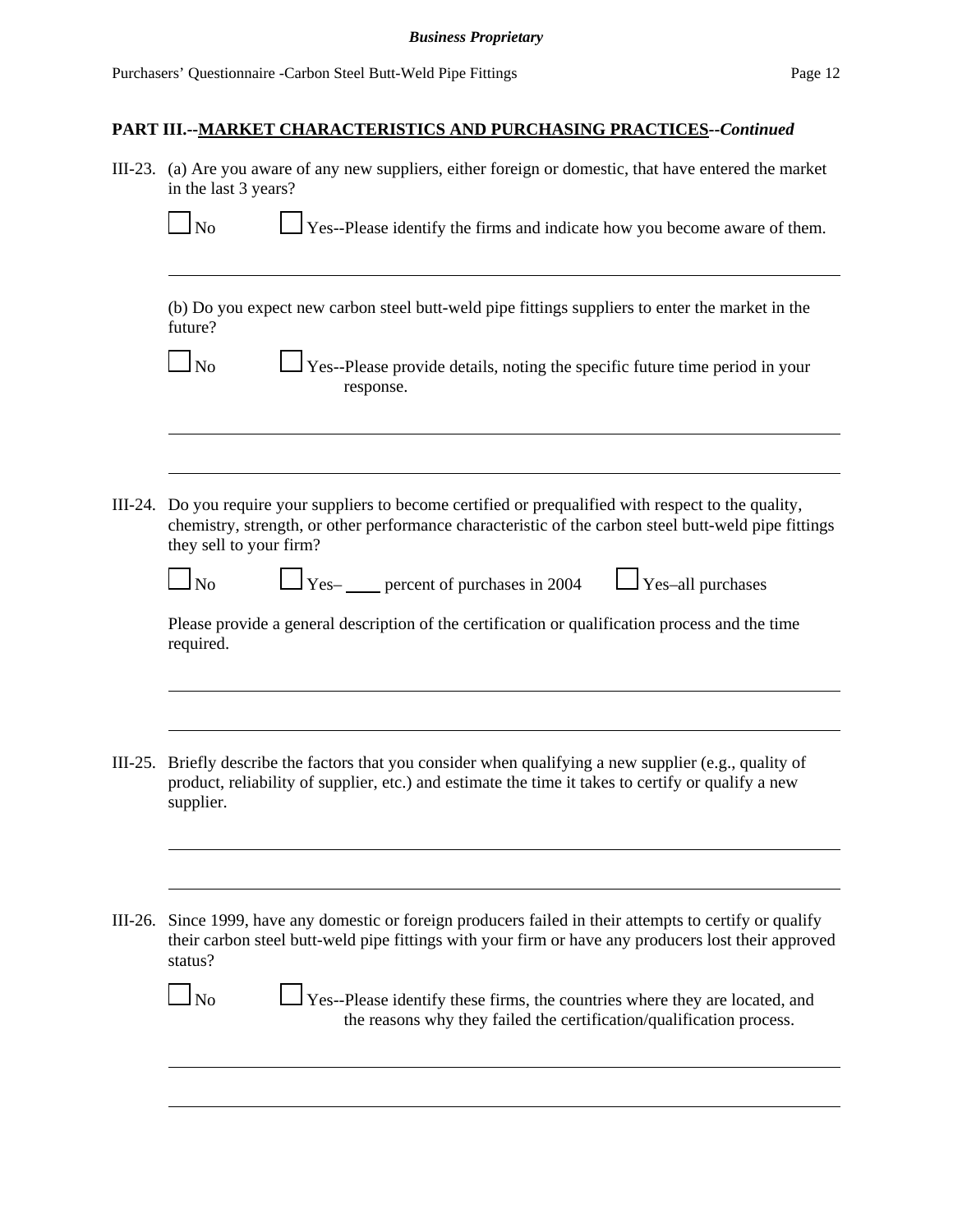III-27. (a) For the factors listed below, please rate each in terms of its importance in your purchase decision for carbon steel butt-weld pipe fittings.

|                                    | <b>VERY</b><br><b>IMPORTANT</b> | <b>SOMEWHAT</b><br><b>IMPORTANT</b> | <b>NOT</b><br><b>IMPORTANT</b> |
|------------------------------------|---------------------------------|-------------------------------------|--------------------------------|
|                                    |                                 |                                     |                                |
|                                    |                                 |                                     |                                |
| Delivery time                      |                                 |                                     |                                |
| Discounts offered $\ldots$         |                                 |                                     |                                |
| Extension of credit                |                                 |                                     |                                |
| Price                              |                                 |                                     |                                |
| Minimum qty requirements           |                                 |                                     |                                |
|                                    |                                 |                                     |                                |
| Product consistency                |                                 |                                     |                                |
| Quality meets industry standards   |                                 |                                     |                                |
| Quality exceeds industry standards |                                 |                                     |                                |
| Product range                      |                                 |                                     |                                |
| Reliability of supply              |                                 |                                     |                                |
| Technical support/service          |                                 |                                     |                                |
| U.S. transportation costs          |                                 |                                     |                                |
| Other (specify):                   |                                 |                                     |                                |
|                                    |                                 |                                     |                                |
|                                    |                                 |                                     |                                |
|                                    |                                 |                                     |                                |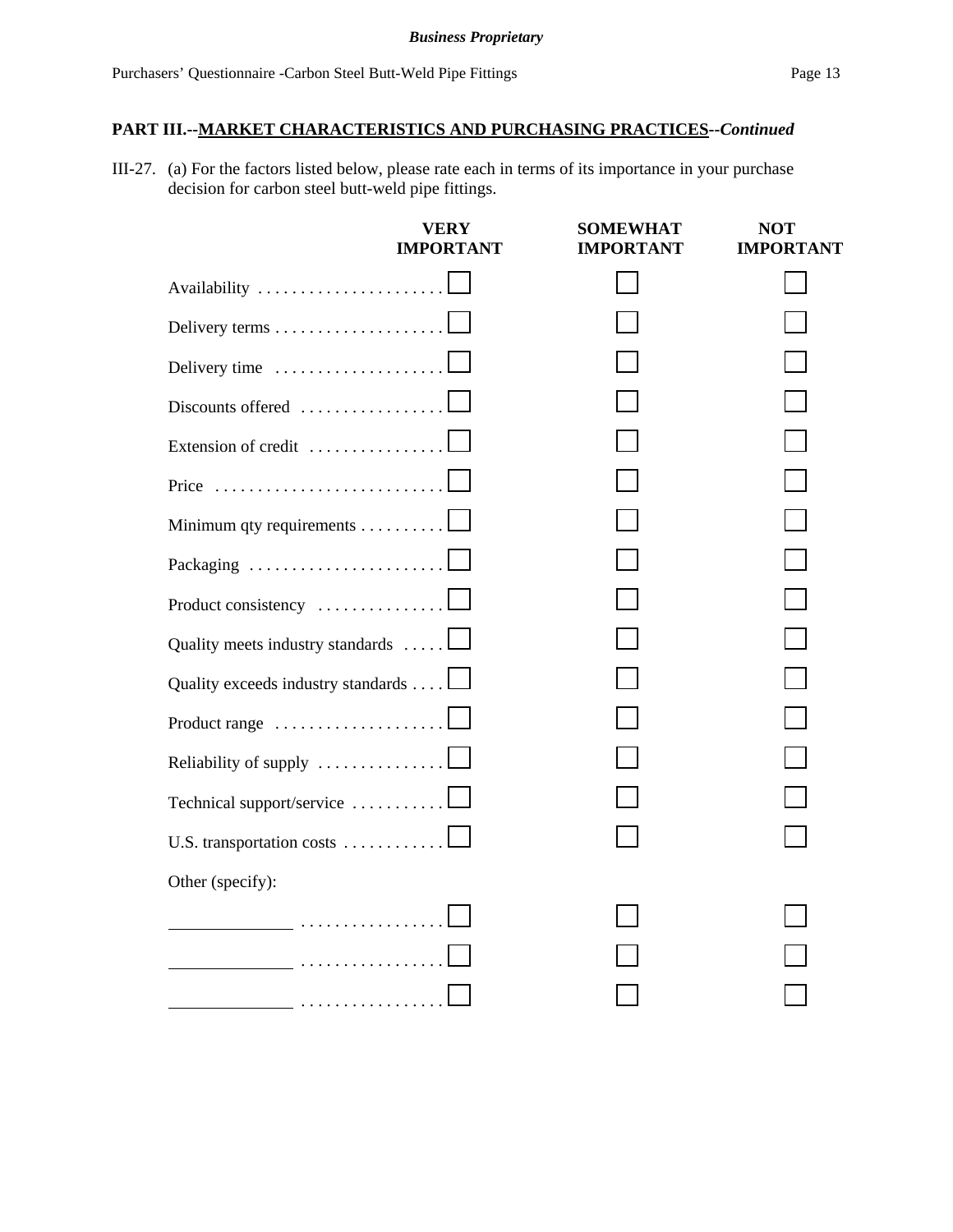#### *Business Proprietary*

## **PART III.--MARKET CHARACTERISTICS AND PURCHASING PRACTICES--***Continued*

|         | III-27. (b) Please list, in order of their importance, the three major factors generally considered by your<br>firm in deciding from whom to purchase carbon steel butt-weld pipe fittings for any one order<br>(examples include current availability, extension of credit, prearranged contracts, price, quality<br>exceeding specifications or industry standards, range of supplier's product line, traditional<br>supplier, etc.).                                                                                                                                                                                                                                                                     |  |  |  |  |  |  |  |
|---------|-------------------------------------------------------------------------------------------------------------------------------------------------------------------------------------------------------------------------------------------------------------------------------------------------------------------------------------------------------------------------------------------------------------------------------------------------------------------------------------------------------------------------------------------------------------------------------------------------------------------------------------------------------------------------------------------------------------|--|--|--|--|--|--|--|
|         |                                                                                                                                                                                                                                                                                                                                                                                                                                                                                                                                                                                                                                                                                                             |  |  |  |  |  |  |  |
|         |                                                                                                                                                                                                                                                                                                                                                                                                                                                                                                                                                                                                                                                                                                             |  |  |  |  |  |  |  |
|         | 3.                                                                                                                                                                                                                                                                                                                                                                                                                                                                                                                                                                                                                                                                                                          |  |  |  |  |  |  |  |
|         | Other factors or comments:                                                                                                                                                                                                                                                                                                                                                                                                                                                                                                                                                                                                                                                                                  |  |  |  |  |  |  |  |
| III-28. | What characteristics does your firm consider when determining the quality of carbon steel butt-<br>weld pipe fittings?                                                                                                                                                                                                                                                                                                                                                                                                                                                                                                                                                                                      |  |  |  |  |  |  |  |
|         |                                                                                                                                                                                                                                                                                                                                                                                                                                                                                                                                                                                                                                                                                                             |  |  |  |  |  |  |  |
|         | III-29. How often does your firm purchase the carbon steel butt-weld pipe fittings that is offered at the<br>lowest price?                                                                                                                                                                                                                                                                                                                                                                                                                                                                                                                                                                                  |  |  |  |  |  |  |  |
|         | $\Box$ Sometimes<br>$\Box$ Never<br>$\Box$ Always<br>$\Box$ Usually                                                                                                                                                                                                                                                                                                                                                                                                                                                                                                                                                                                                                                         |  |  |  |  |  |  |  |
|         | III-30. Please list the names of any firms you considered price leaders in the carbon steel butt-weld pipe<br>fittings market since 1999. A price leader is defined as (1) one or more firms that initiate a price<br>change, either upward or downward, that is followed by other firms, or (2) one or more firms that<br>have a significant impact on prices. A price leader does not necessarily have to be the lowest<br>priced supplier. For those firms identified as a price leader, please specify the time period in<br>which a price change was communicated, whether the price change was upward or downward,<br>and whether it covered a specific geographic region or a specific product type. |  |  |  |  |  |  |  |
|         |                                                                                                                                                                                                                                                                                                                                                                                                                                                                                                                                                                                                                                                                                                             |  |  |  |  |  |  |  |
|         | III-31. Please describe how the above firm(s) exhibited price leadership.                                                                                                                                                                                                                                                                                                                                                                                                                                                                                                                                                                                                                                   |  |  |  |  |  |  |  |
|         |                                                                                                                                                                                                                                                                                                                                                                                                                                                                                                                                                                                                                                                                                                             |  |  |  |  |  |  |  |
| III-32. | How frequently does the price of the carbon steel butt-weld pipe fittings you are purchasing<br>change?                                                                                                                                                                                                                                                                                                                                                                                                                                                                                                                                                                                                     |  |  |  |  |  |  |  |
|         |                                                                                                                                                                                                                                                                                                                                                                                                                                                                                                                                                                                                                                                                                                             |  |  |  |  |  |  |  |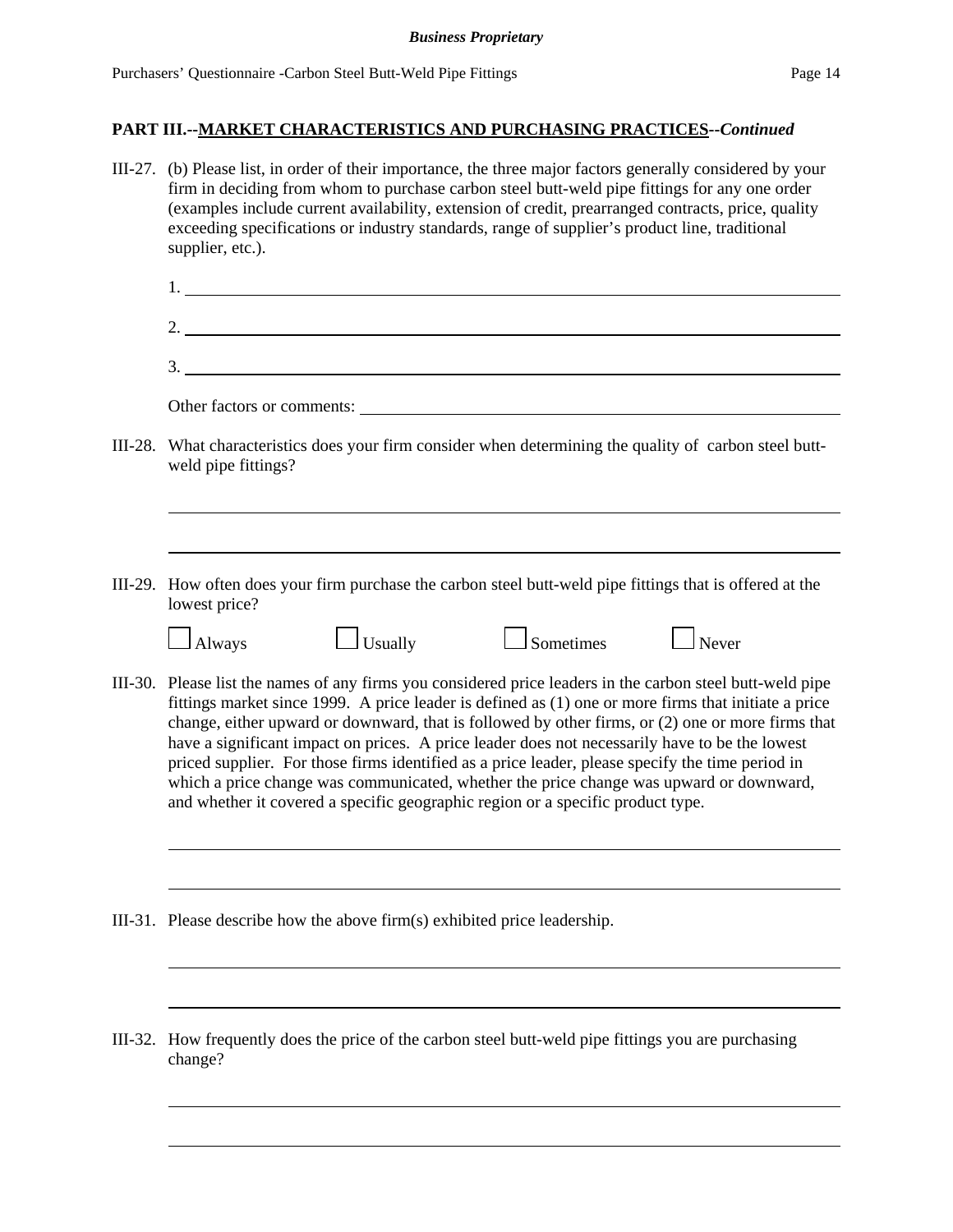III-33. Does your firm purchase carbon steel butt-weld pipe fittings over the internet?

No  $\Box$  Yes--Please describe, noting the estimated percentage of your firm's total purchases of carbon steel butt-weld pipe fittings in 2004 accounted for by internet purchases.

III-34. (a) As an attachment to this questionnaire, please identify and discuss any improvements/changes in the U.S. carbon steel butt-weld pipe fittings industry since 1999 and explain fully, to the extent possible, the factor(s), including the order(s) under review, that was/(were) responsible for each improvement/change.

(b) Please also discuss fully, to the extent possible, any improvements/changes that you anticipate in the future in the U.S. carbon steel butt-weld pipe fittings industry. Identify the specific future time period covered in your response, and discuss the factors that you believe would be responsible for each improvement/change.

III-35. What do you think will be the likely effects of any revocation of the antidumping duty order for imports of carbon steel butt-weld pipe fittings from Brazil, China, Japan, Taiwan, or Thailand? As appropriate, please discuss any potential effects of revocation of the antidumping duty orders on (1) the future activities of your firm and (2) the U.S. market as a whole. Please note the future time period to which you are referring. Attach additional pages if necessary.

(1) Activities of your firm:

(2) Entire U.S. market: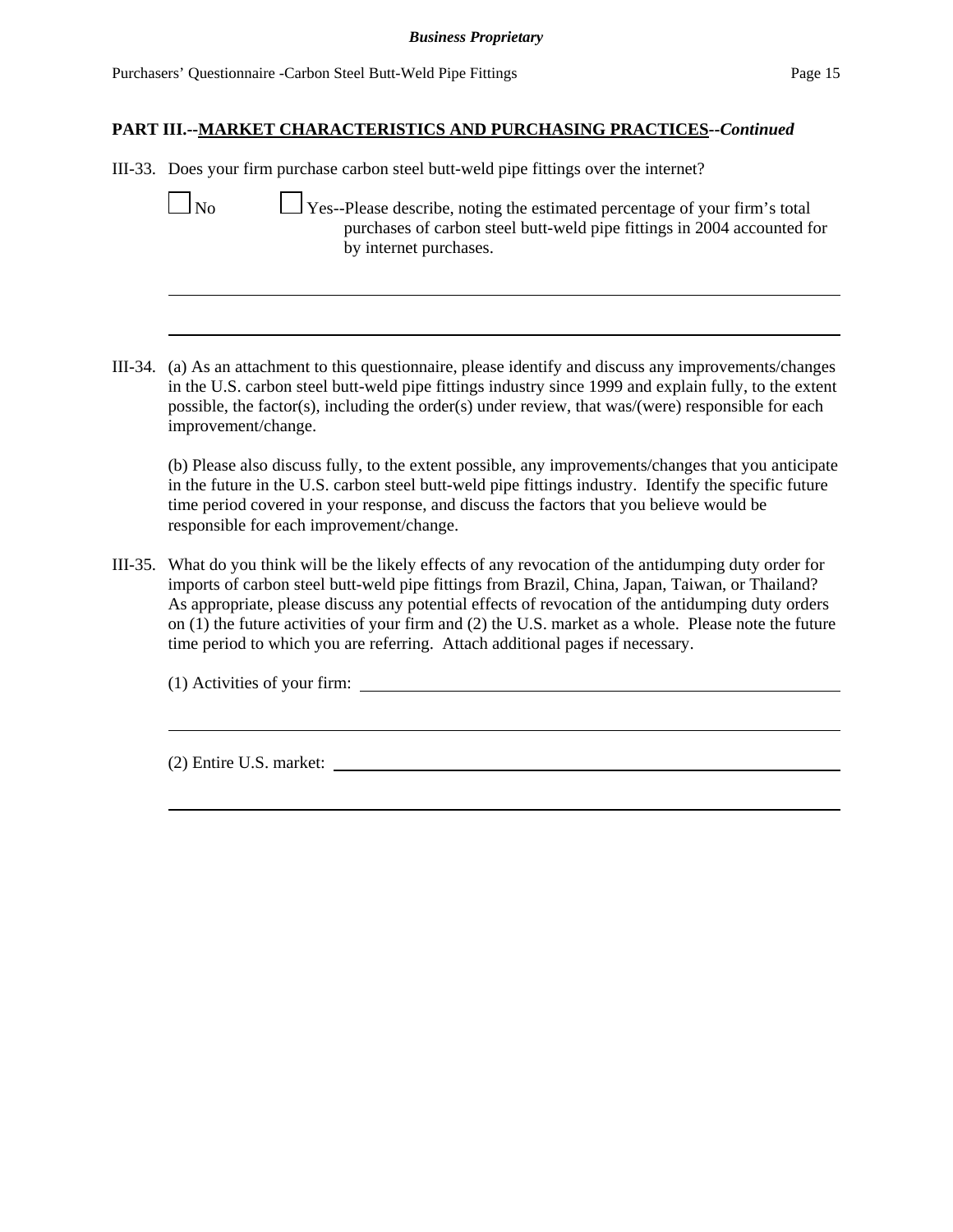#### *Business Proprietary*

### **PART IV.--COMPARISONS BETWEEN IMPORTED AND U.S.-PRODUCED PRODUCT**

IV-1. Please indicate the countries of origin for carbon steel butt-weld pipe fittings for which your firm has actual marketing/pricing knowledge.

| United States |                                 |                                                                       |  |
|---------------|---------------------------------|-----------------------------------------------------------------------|--|
|               |                                 | $\Box$ Brazil $\Box$ China $\Box$ Japan $\Box$ Taiwan $\Box$ Thailand |  |
|               | Other countries (Please specify |                                                                       |  |

IV-B-29. Are carbon steel butt-weld pipe fittings produced in the United States and in other countries interchangeable (i.e., can they physically be used in the same applications)? Please indicate below, using "A" to indicate that the products from a specified country-pair are *always* interchangeable, "F" to indicate that the products are *frequently* interchangeable,"S" to indicate that the products are *sometimes* interchangeable,"N" to indicate that the products are *never* interchangeable, and "0" to indicate *no familiarity* with products from a specified country-pair.<sup>1</sup>

| Country-pair         | <b>United</b><br><b>States</b> | <b>Brazil</b> | China | Japan | <b>Taiwan</b> | <b>Thailand</b> | Other<br>countries |
|----------------------|--------------------------------|---------------|-------|-------|---------------|-----------------|--------------------|
| <b>United States</b> |                                |               |       |       |               |                 |                    |
| <b>Brazil</b>        |                                |               |       |       |               |                 |                    |
| China                |                                |               |       |       |               |                 |                    |
| Japan                |                                |               |       |       |               |                 |                    |
| <b>Taiwan</b>        |                                |               |       |       |               |                 |                    |
| <b>Thailand</b>      |                                |               |       |       |               |                 |                    |

<sup>1</sup> For any country-pair producing carbon steel butt-weld pipe fittings which is *sometimes or never* interchangeable, please explain the factors that limit or preclude interchangeable use: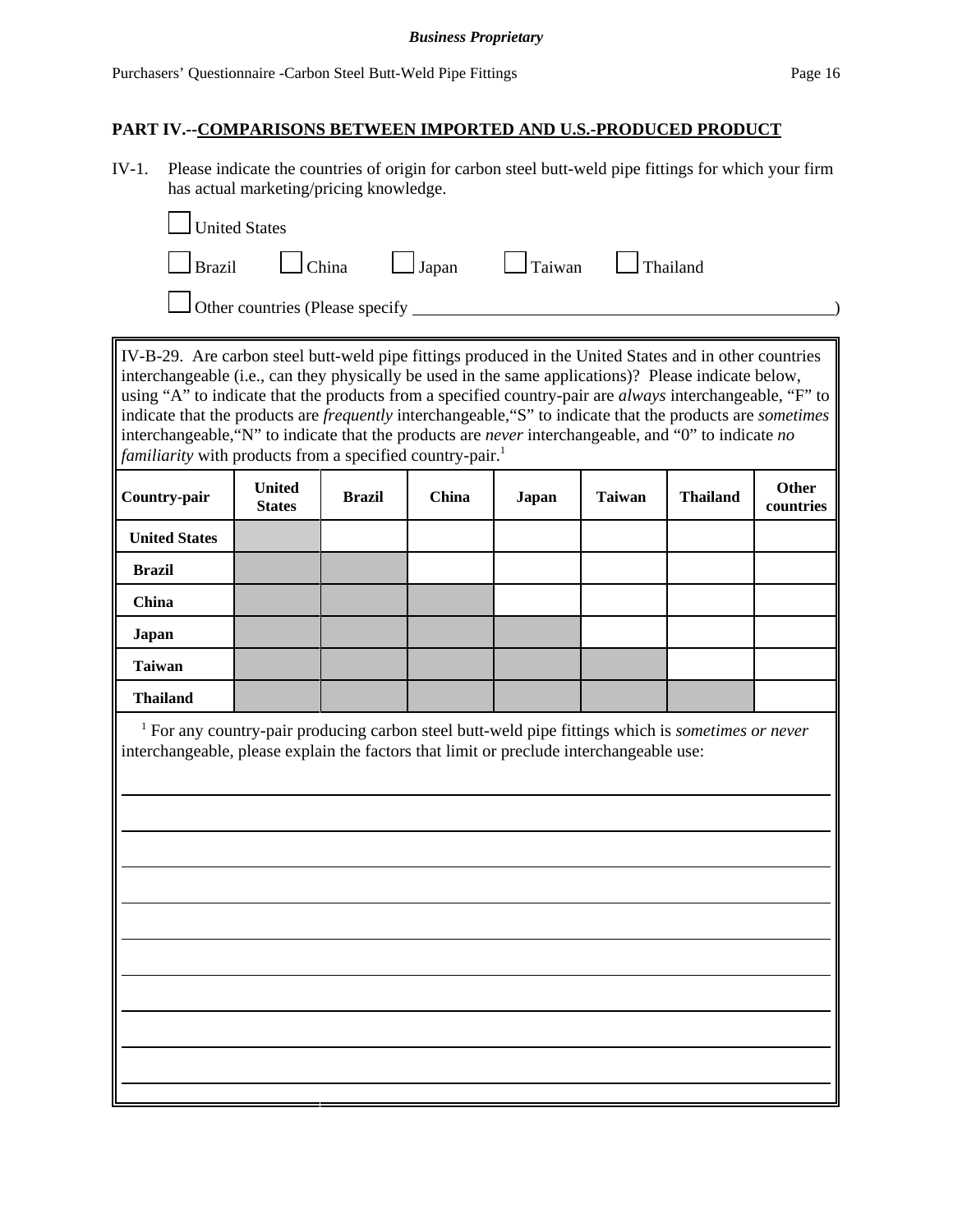- IV-3. Do you or your customers ever specifically order carbon steel butt-weld pipe fittings from one country in particular over other possible sources of supply?
	- $\Box$  No  $\Box$  Yes--Please identify all relevant countries (including the United States and both subject and nonsubject foreign countries) from which you or your customers prefer to order, and indicate why carbon steel butt-weld pipe fittings from these countries is preferred over product from other countries (please note the specific product in your response).
- IV-4. Are certain grades/types/sizes of carbon steel butt-weld pipe fittings available from only a single source (domestic or foreign, including both subject and nonsubject countries)?

 $\Box$  No  $\Box$  Yes--Please identify the source and the grade/type/size.

IV-5. If you purchased carbon steel butt-weld pipe fittings from one source although a comparable product was available from another source at a lower price, please explain your reasons for doing so (please specify by country, including the United States and both subject and nonsubject foreign countries). Possibilities might include transaction characteristics such as length of time to fill orders, minimum order size, reliability of supply, etc.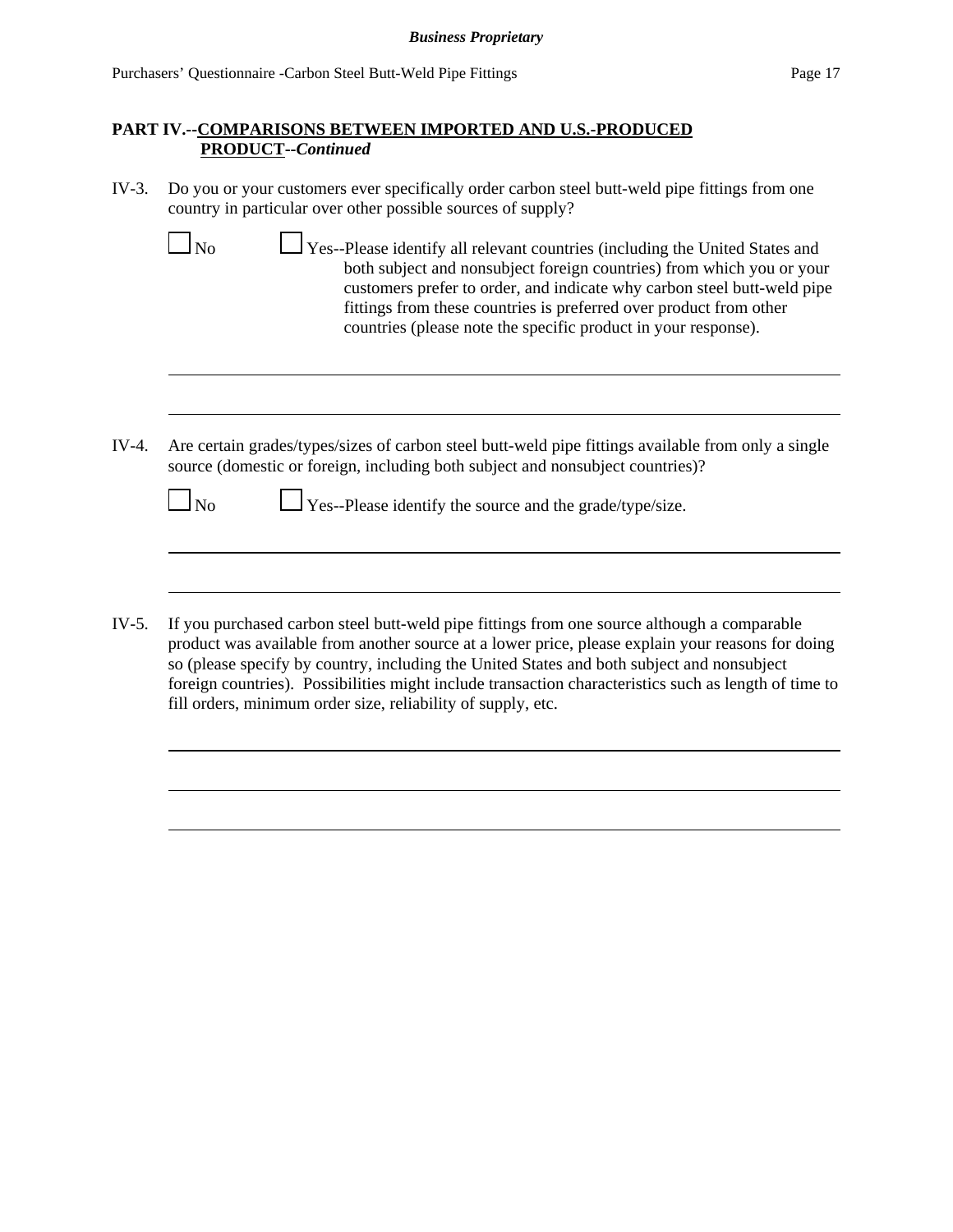### **PART IV.--COMPARISONS BETWEEN IMPORTED AND U.S.-PRODUCED PRODUCT--***Continued*

IV-6. For the factors listed below, please rate how carbon steel butt-weld pipe fittings produced in each country you identified in your response to the first question in Part IV compares with carbon steel buttweld pipe fittings produced in each of the other countries you identified (including the United States and both subject and nonsubject foreign countries). Copy this page as necessary to cover all possible country combinations and please attach any comments you care to make concerning your responses, especially in comparisons where you rate product from one country superior or inferior to product from another.

|                                    | _compared to ___  |                 |
|------------------------------------|-------------------|-----------------|
| (specify country)                  | (specify country) |                 |
| <b>SUPERIOR</b>                    | <b>COMPARABLE</b> | <b>INFERIOR</b> |
| Availability                       |                   |                 |
|                                    |                   |                 |
| Delivery time                      |                   |                 |
| Discounts offered                  |                   |                 |
| Extension of credit                |                   |                 |
| Lower price                        |                   |                 |
| Minimum qty requirements           |                   |                 |
| Packaging                          |                   |                 |
| Product consistency                |                   |                 |
| Quality meets industry standards   |                   |                 |
| Quality exceeds industry standards |                   |                 |
| Product range                      |                   |                 |
| Reliability of supply              |                   |                 |
| Technical support/service          |                   |                 |
| Lower U.S. transportation costs    |                   |                 |
| Other (specify):                   |                   |                 |
| .                                  |                   |                 |
|                                    |                   |                 |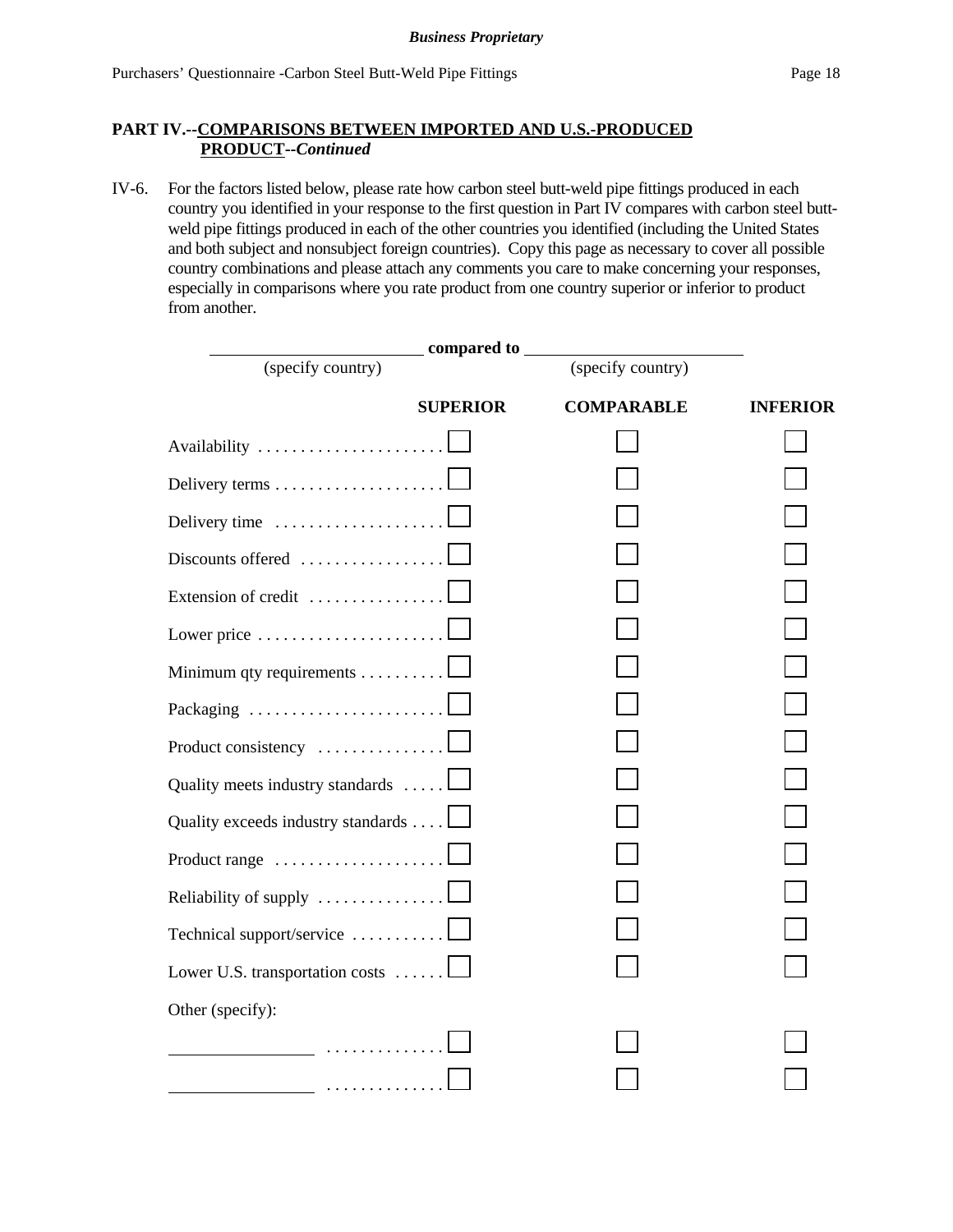### **PART IV.--COMPARISONS BETWEEN IMPORTED AND U.S.-PRODUCED PRODUCT--***Continued*

| IV-7.                                                                                                                                                                                                                                                                                                                           | (a) How often does domestically produced carbon steel butt-weld pipe fittings meet minimum<br>quality specifications for your uses or your customers' uses?                                                                                                                              |                                                               |  |                  |                                                                                          |                        |  |
|---------------------------------------------------------------------------------------------------------------------------------------------------------------------------------------------------------------------------------------------------------------------------------------------------------------------------------|------------------------------------------------------------------------------------------------------------------------------------------------------------------------------------------------------------------------------------------------------------------------------------------|---------------------------------------------------------------|--|------------------|------------------------------------------------------------------------------------------|------------------------|--|
|                                                                                                                                                                                                                                                                                                                                 | $\Box$ Always                                                                                                                                                                                                                                                                            | $\Box$ Usually                                                |  | Sometimes        | $\Box$ Rarely or never                                                                   |                        |  |
| (b) How often does imported subject carbon steel butt-weld pipe fittings meet minimum quality<br>specifications for your uses or your customers' uses?                                                                                                                                                                          |                                                                                                                                                                                                                                                                                          |                                                               |  |                  |                                                                                          |                        |  |
|                                                                                                                                                                                                                                                                                                                                 | $\Box$ Always                                                                                                                                                                                                                                                                            | $\Box$ Usually                                                |  | $\Box$ Sometimes | $\Box$ Rarely or never                                                                   |                        |  |
|                                                                                                                                                                                                                                                                                                                                 |                                                                                                                                                                                                                                                                                          | quality specifications for your uses or your customers' uses? |  |                  | (c) How often does imported nonsubject carbon steel butt-weld pipe fittings meet minimum |                        |  |
|                                                                                                                                                                                                                                                                                                                                 |                                                                                                                                                                                                                                                                                          | Country $\Box$ Always                                         |  | $\Box$ Usually   | $\Box$ Sometimes                                                                         | $\Box$ Rarely or never |  |
|                                                                                                                                                                                                                                                                                                                                 |                                                                                                                                                                                                                                                                                          | Country $\Box$ Always $\Box$ Usually                          |  |                  | $\Box$ Sometimes                                                                         | $\Box$ Rarely or never |  |
|                                                                                                                                                                                                                                                                                                                                 |                                                                                                                                                                                                                                                                                          | Country $\Box$ Always                                         |  | $\Box$ Usually   | $\Box$ Sometimes                                                                         | $\Box$ Rarely or never |  |
| (a) Since 1999, has there been a change in the price of carbon steel butt-weld pipe fittings? If so,<br>IV-8.<br>has the price of U.S.-produced carbon steel butt-weld pipe fittings changed more or less than the<br>price of imported carbon steel butt-weld pipe fittings from Brazil, China, Japan, Taiwan, or<br>Thailand? |                                                                                                                                                                                                                                                                                          |                                                               |  |                  |                                                                                          |                        |  |
|                                                                                                                                                                                                                                                                                                                                 | No change in price                                                                                                                                                                                                                                                                       |                                                               |  |                  |                                                                                          |                        |  |
|                                                                                                                                                                                                                                                                                                                                 |                                                                                                                                                                                                                                                                                          | Prices have changed by the same amount                        |  |                  |                                                                                          |                        |  |
| Price of U.S.-produced carbon steel butt-weld pipe fittings has changed relative to the price of<br>carbon steel butt-weld pipe fittings from Brazil, China, Japan, Taiwan, or Thailand                                                                                                                                         |                                                                                                                                                                                                                                                                                          |                                                               |  |                  |                                                                                          |                        |  |
|                                                                                                                                                                                                                                                                                                                                 | (b) If the price of U.S.-produced carbon steel butt-weld pipe fittings has changed relative to the<br>price of carbon steel butt-weld pipe fittings from Brazil, China, Japan, Taiwan, or Thailand, the<br>price of U.S.-produced carbon steel butt-weld pipe fittings is now relatively |                                                               |  |                  |                                                                                          |                        |  |
|                                                                                                                                                                                                                                                                                                                                 | Higher                                                                                                                                                                                                                                                                                   | Lower                                                         |  |                  |                                                                                          |                        |  |